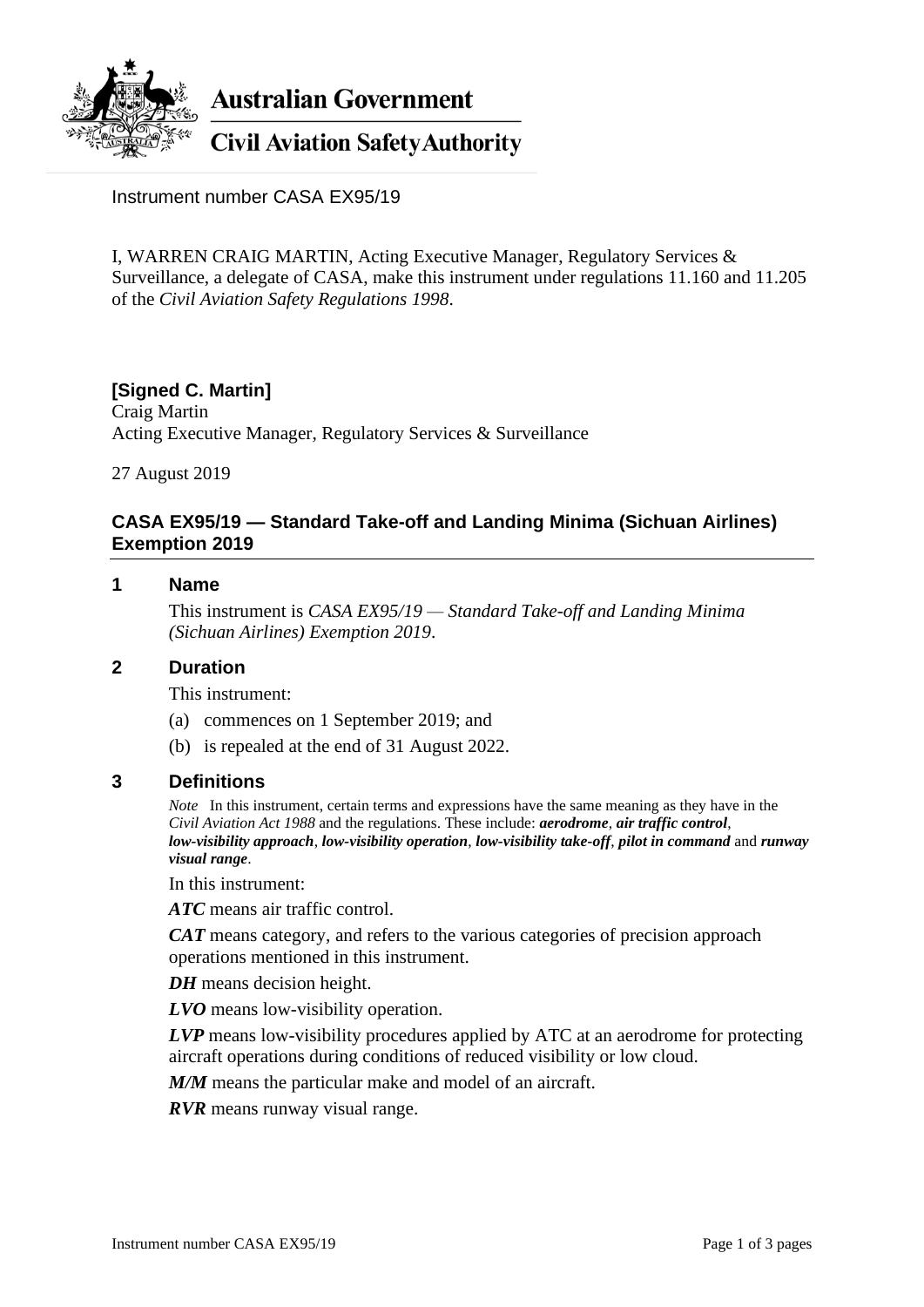# **4 Application**

This instrument applies in relation to Sichuan Airlines Company Limited of People's Republic of China (the *exempted operator*), ARN 817167, if:

- (a) the exempted operator conducts a flight to or from an aerodrome in the following kinds of aircraft (the *aircraft*): A330-200, A330-300; and
- (b) ATC at the aerodrome has informed the pilot in command of the aircraft that LVP are in force.

## **5 Exemptions**

- (1) The exempted operator is exempt from compliance with subregulations 257 (3) and (4) of CAR in relation to the flight.
- (2) The pilot in command of the aircraft is exempt from compliance with subregulations 257 (3) and (4) of CAR in relation to the flight.

## **6 Conditions**

- (1) It is a condition of the exemption in subsection 5 (1) that the exempted operator ensures compliance with the requirements mentioned in subsection (3).
- (2) It is a condition of the exemption in subsection 5 (2) that the pilot in command of the aircraft ensures compliance with the requirements mentioned in subsection (3).
- (3) The requirements are:
	- (a) the aircraft must comply with the meteorological minima for LVO and associated requirements set out in Schedule 1; and
	- (b) the requirements for LVO mentioned in Schedule 2.

# **Schedule 1 Operating minima for LVO**

### **Low-visibility take-off minimum**

1 An aircraft of a kind mentioned in column 1 of Table 1 must not conduct a low-visibility take-off from the aerodrome if the reported RVR for the take-off is less than the meteorological minimum mentioned in column 2 of the Table.

| Table 1: Low-visibility take-off minimum |  |
|------------------------------------------|--|
|------------------------------------------|--|

| <b>Aircraft M/M</b> | <b>Meteorological minimum</b> |
|---------------------|-------------------------------|
| $\alpha$ (column 1) | $\alpha$ (column 2)           |
| A330-200, A330-300  | $200 \text{ m}$               |

### **Low-visibility approach minima**

- 2 An aircraft of a kind mentioned in column 1 of Table 2, when conducting a low-visibility approach operation mentioned in column 2 of the Table for the purpose of landing the aircraft:
	- (a) has the RVR meteorological minimum mentioned in column 3 of the Table for the low-visibility approach operation; and
	- (b) must apply the DH mentioned in column 4 of the Table for the low-visibility approach operation.